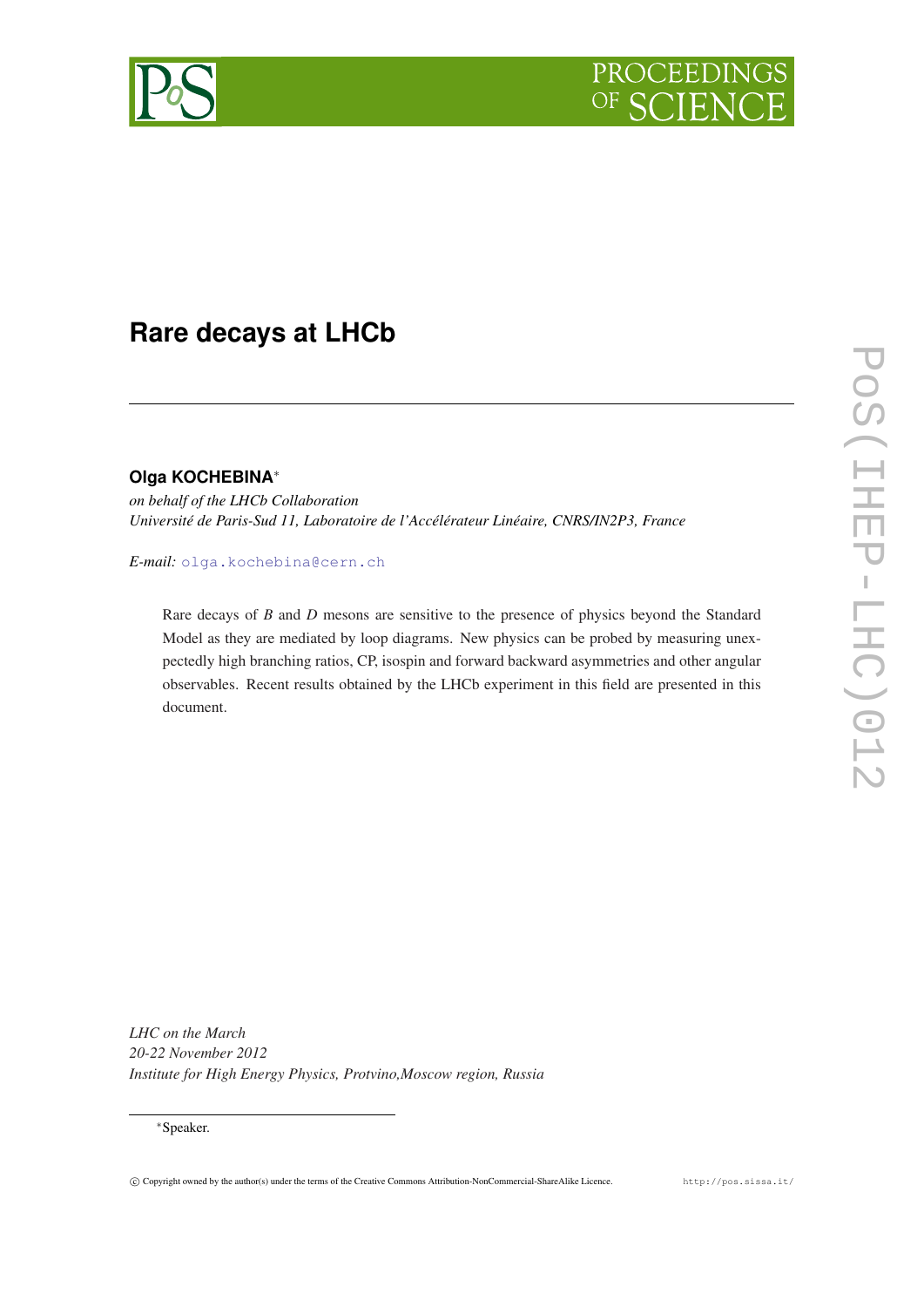#### 1. Introduction.

Rare decays are good tools to probe New Physics (NP) beyond the Standard Model (SM). Indeed, they proceed via Flavor Changing Neutral Currents (FCNC) like  $b \rightarrow s$ ,  $b \rightarrow d$  for the *B*decays and  $c \rightarrow u$  for the *D*-decays, which are possible only at loop level in the SM. NP particles might contribute in the loops and become detectable by causing deviations of observables such as branching ratios, CP, isospin or angular asymmetries from the SM prediction.

The LHCb detector [\[1\]](#page-6-0) is a single-arm forward spectrometer covering the pseudorapidity range  $2 < \eta < 5$ , designed for the study of particles containing *b* or *c* quarks. The detector includes a high precision tracking system consisting of a silicon-strip vertex detector surrounding the *pp* interaction region, a large-area silicon-strip detector located upstream of a dipole magnet with a bending power of about 4 Tm, and three stations of silicon-strip detectors and straw drift tubes placed downstream. The combined tracking system has a momentum resolution ∆*p*/*p* that varies from 0.4% at 5GeV/*c* to 0.6% at 100GeV/*c*, and an impact parameter (IP) resolution of 20  $\mu$ m for tracks with high transverse momentum. Charged hadrons are identified using two ring-imaging Cherenkov detectors. Photon, electron and hadron candidates are identified by a calorimeter system consisting of scintillating-pad and preshower detectors, an electromagnetic calorimeter and a hadronic calorimeter. Muons are identified by a system composed of alternating layers of iron and multiwire proportional chambers. The LHCb trigger system [\[2\]](#page-6-0) consists of a hardware stage, based on information from the calorimeter and muon systems, followed by a software stage which applies a full event reconstruction.

The LHCb results presented here were obtained using a dataset corresponding to an integrated luminosity of 1.0 fb<sup>-1</sup> collected in 2011 at  $\sqrt{s} = 7$  TeV. In the case of the search for  $B_{(s)} \to \mu\mu$ decays, half the data collected in 2012 (1.1  $fb^{-1}$ ) were also analysed.

#### 2. General analysis strategy.

Rare decays make use of the highly flexible and configurable software trigger that divides the available bandwidth among many specific *lines*. A series of such lines, similar to offline selections, were designed to ensure a high trigger efficiency on the rare decays. This constituted a first step in the analyses presented in this document.

Rare decays suffer of large relative backgrounds. There are two types of background: a combinatorial component and an exclusive or partially-reconstructed component, defined by hadronic decays that peak in the invariant mass region close to the signal mass peak, when the hadrons in the final state are misidentified as leptons. These peaking background can be reduced by using particle identification techniques: in the particular case of hadrons misidentified as muons, cuts on a combined likelihood based on the informations from the muon system, the calorimeter and the RICH detectors are applied. In general, the combinatorial background is addressed by using multivariate techniques such as neural networks or Boosted Decision Trees (BDT) [\[3](#page-6-0)]. They are based on the kinematical and topological properties of the signal decays such as: transverse momenta, flight distances, displaced vertexes, etc...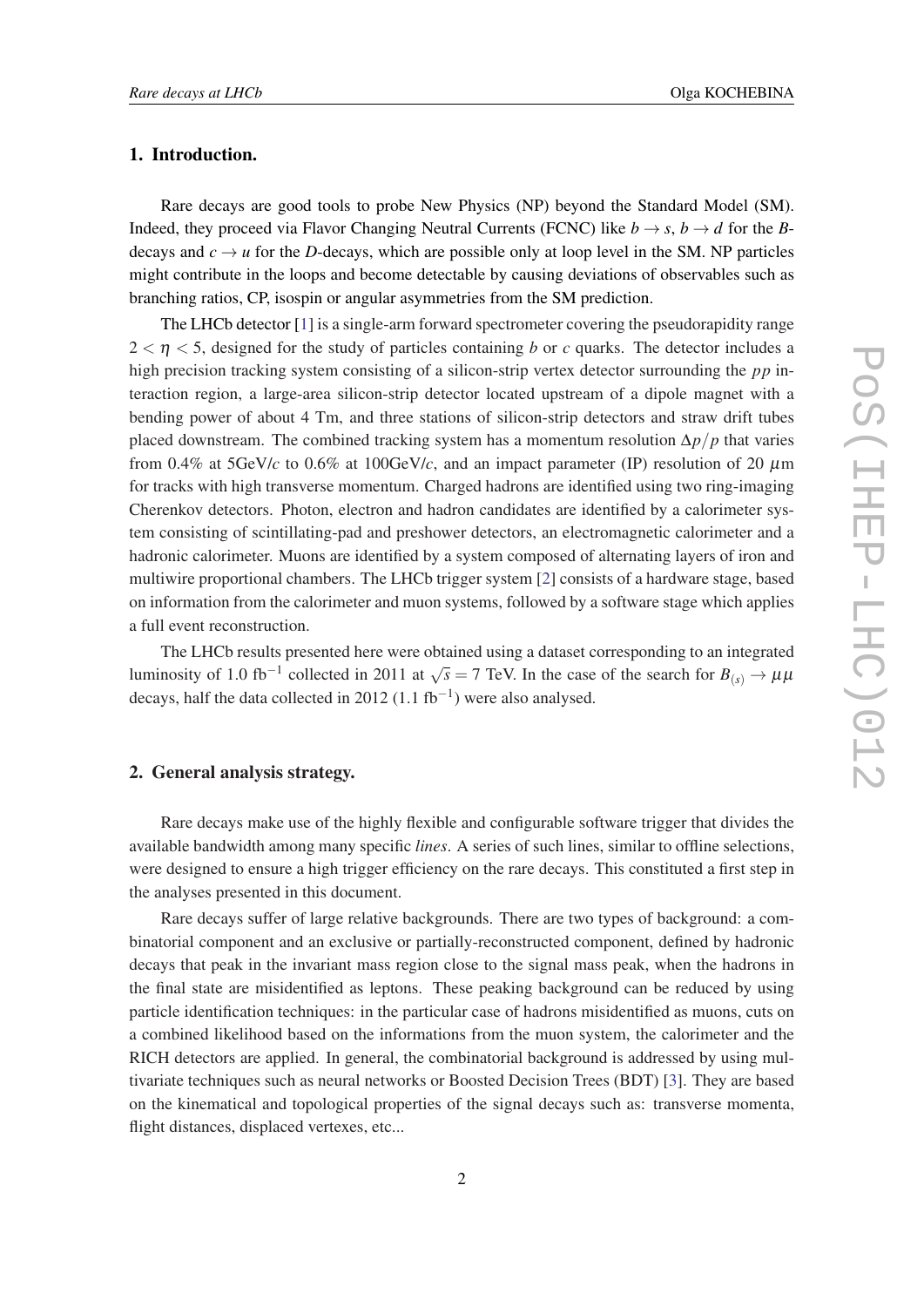Normalisation modes are used to minimize systematic uncertainties.These are decays that have a similar final state as the signal and are consequently reconstructed and selected with similar efficiency.

The branching fraction (BF) of the studied decays is measured by using the known branching fraction of the normalization mode:  $BF_{signal} = BF_{norm} \times \frac{E_{norm}}{E_{cimer}}$  $\frac{\varepsilon_{norm}}{\varepsilon_{signal}} \times \frac{N_{signal}}{N_{norm}}$ *Nnorm* , where *Nsignal*, *Nnorm* are the signal and normalization yields, and where ε*signal*, ε*norm* are the efficiencies with which they are reconstructed and selected.

Efficiencies are calculated using Monte Carlo (MC), corrected with the help of control samples selected in real data. For instance,  $B \to J/\psi X (J/\psi \to \mu^+ \mu^-)$  decays are used to determine the muon identification performance. A large part of the systematic effects cancels in the efficiency ratio, yielding corrections typically of a few per cents at most.

The searches presented in this document are based on blind analyses. Upper limits on branching fractions are derived using the CLs method [\[4\]](#page-6-0).

#### 3. Searches and Branching fraction measurements.

Searches for very rare decays are an important part of LHCb's physics program. In addition to the golden  $B^0_{(s)}\to \mu\mu$  channel, that allows stringent constraints on NP models due to its very small branching ratio in the SM and to the precision of the theoretical predictions,  $D$ ,  $K$  and  $\tau$  very rare decays are studied. These searches benefit of large production cross sections [\[5\]](#page-6-0), thanks to which LHCb is a general purpose flavour factory.

## 3.1 Evidence for  $B^0_{(s)} \to \mu^+ \mu^-.$

The  $B^0_{(s)} \to \mu^+ \mu^-$  mode is a FCNC decay which is also helicity suppressed. The SM predictions are:  $BF(B^0 \to \mu^+\mu^-) = (1.07 \pm 0.10) \times 10^{-10}$  [[6\]](#page-6-0) and  $BF(B^0_s \to \mu^+\mu^-)_{\lt t>} = (3.54 \pm 0.10)$ 0.30) × 10<sup>-9</sup> [[7](#page-6-0)]. Previous upper limits are  $BF(B^0 \to \mu^+\mu^-)$  < 4.2 × 10<sup>-9</sup> @ 95% *CL* and  $BF(B_s^0 \to \mu^+ \mu^-) < 0.9 \times 10^{-9}$  @ 95% *CL* [\[8\]](#page-6-0).

In LHCb's analysis [\[9\]](#page-6-0), two BDTs have been designed to separate the signal and background. The first one reduces the data size to a manageable level by keeping the efficiency on the signal as high as possible. It uses the impact parameter and impact parameter  $\chi^2$  of the *B* candidate, the  $\chi^2$  of the secondary vertex, the angle between the direction of the momentum of the *B* candidate and the direction defined by the difference between the secondary and the primary vertex, the minimum distance between the two daughter tracks, the minimum impact parameter of the muons with respect to any primary vertex. A cut is applied on its score to enhance the signal purity to the point where setting an upper limit or measuring a branching fraction of the order of the SM prediction is possible. Then, instead of seeking a signal peak in the distribution of the *B*-meson reconstructed mass alone, a two-dimensional search is performed. The second BDT provides the second variable. This BDT is based on the *B* candidate IP, the minimum IP $\chi^2$  of the two muons with respect to any PV, the sum of the degrees of isolation of the muons (the number of good two-track vertices a muon can make with other tracks in the event), the *B* candidate decay time, transverse momenta, and isolation, the distance of closest approach between the two muons, the minimum transverse momenta of the muons, and the cosine of the angle between the muon momentum in the dimuon rest frame and the vector perpendicular to both the *B* candidate momentum and the beam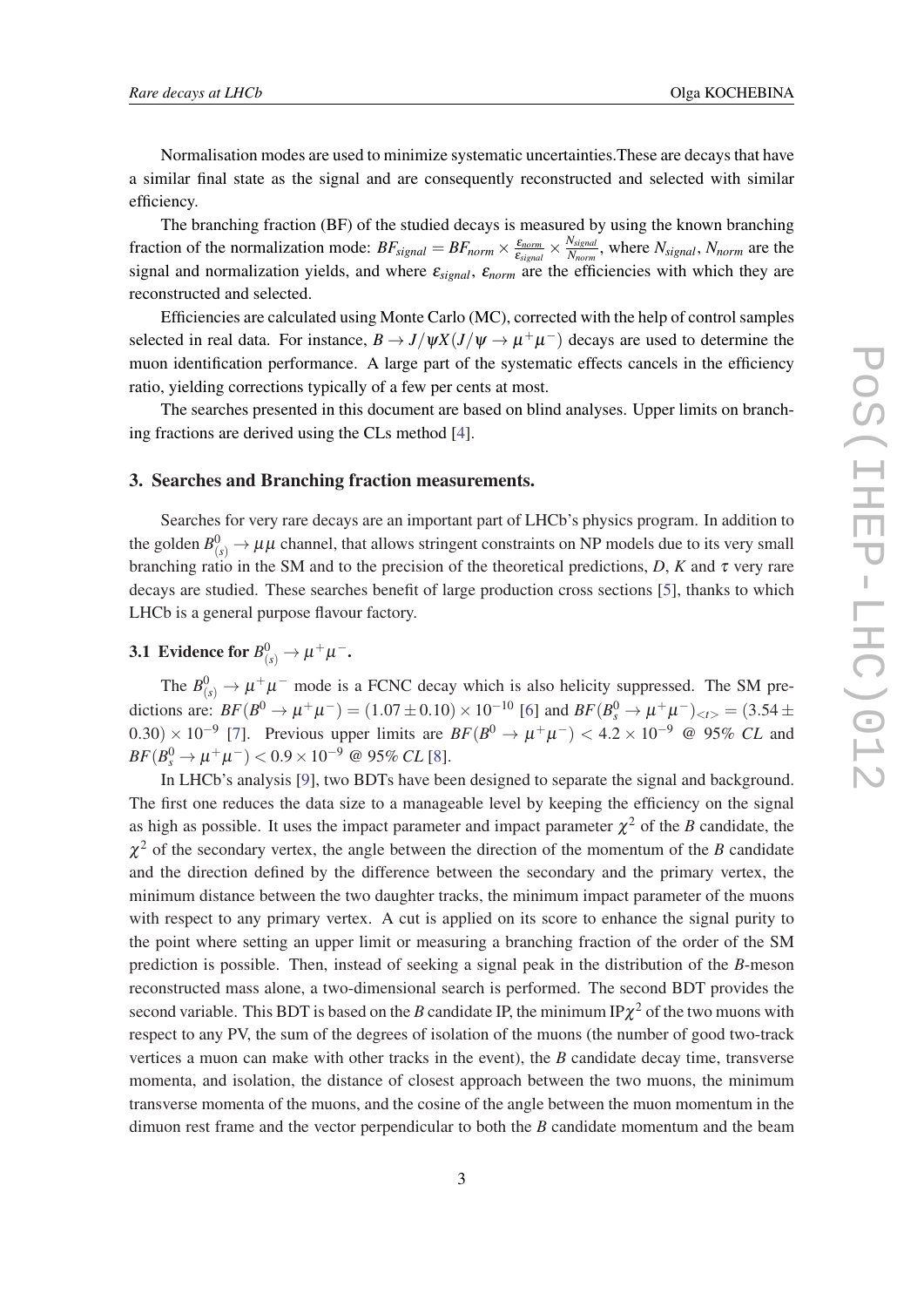axis. It is necessary to know precisely the shape of the BDT's output variable for the signal. This is obtained by studying  $B^0_{(s)} \to hh$  decays selected in real data, rather than by using the less reliable simulated events.

The new result shows the first  $3.5\sigma$  evidence with respect to the background-only hypothesis in the  $B_s^0 \to \mu^+\mu^-$  mode. The corresponding branching fraction is  $BF(B_s^0 \to \mu^+\mu^-) = (3.17 \pm^{+1.5}_{-1.2}) \times$ 10<sup>-9</sup>. The  $B^0 \to \mu^+\mu^-$  decay was also searched for, yielding the following upper limit: *BF*( $B^0 \to$ µ +µ <sup>−</sup>) < 9.4×10−<sup>10</sup> @ 95% *CL* [[9](#page-6-0)].

## 3.2 Search for  $\tau^- \to \mu^+ \mu^- \mu^-$ .

This process goes with charged lepton flavour violation (cLFV), which is extremely suppressed in the SM ( $< 10^{-40}$  [[10\]](#page-6-0)). It has never been observed, unlike the neutral LFV in the neutrino mixing. Some NP models predicts values within LHCb's reach ( $< 10^{-7}$  [\[11](#page-6-0)]). The previous upper limit was set by the Belle Collaboration to  $BF(\tau^- \to \mu^+ \mu^- \mu^-) < 2.1 \times 10^{-8}$  @ 90% *CL* [[12\]](#page-6-0).

Searches for  $\tau^- \to \mu^+ \mu^- \mu^-$  were done by LHCb too. In the analysis the standard LHCb muon identification variables were not used, a dedicated BDT was developed instead. It was based on the response from the muon system, RICH and calorimeters to the muons of this particular decay. Against combinatorial background a BDT with geometrical parameters of the decay was used. Both BDTs were calibrated with real data by using  $D_s \to \phi(\mu^+\mu^-)\pi^-$  decay.

The upper limit obtained by LHCb,  $BF(\tau^- \to \mu^+ \mu^- \mu^-) < 6.3 \times 10^{-8}$  @ 90% *CL* [[13](#page-6-0)], proves that it is possible to perform such kind of searches at hadron colliders.

## 3.3 First observation of  $B^+ \to \pi^+ \mu^+ \mu^-$ .

For  $B^+ \to \pi^+ \mu^+ \mu^-$  the SM predicts  $BF(B^+ \to \pi^+ \mu^+ \mu^-) = (2.0 \pm 0.2) \times 10^{-8}$  [\[14](#page-6-0)]. Previously set upper limit,  $BF(B^+ \to \pi^+\mu^+\mu^-) < 6.9 \times 10^{-8}$  @ 90% *CL* [[15\]](#page-6-0), is still above this prediction. LHCb obtained the first observation of this decay, and measured  $BF(B^+ \to \pi^+ \mu^+ \mu^-)$  $(2.3 \pm 0.6(stat.) \pm 0.1(syst.)) \times 10^{-8}$  [\[16](#page-7-0)]. This is the first observation of the *b*  $\rightarrow dl^{+}l^{-}$  neutral current, with 5.2  $\sigma$  significance.

## 3.4 Search for  $D^0 \to \mu^+\mu^-$ .

According to the SM, this mode is extremely suppressed  $(BF(D^0 \to \mu^+ \mu^-) < 6 \times 10^{-11}$  [\[17\]](#page-7-0)). It indeed proceeds via a FCNC where no very massive particle such as the top quark can enter the loop to mitigate the GIM suppression, unlike in the case of *B* decays. Nevertheless some NP models, like MSSM-RPV where FCNC are possible at the tree level, predict that the BF could be as high as  $\sim 10^{-10}$  [\[18\]](#page-7-0). Previous upper limit has been set up by the Belle Collaboration  $BF(D^0 \rightarrow \mu^+ \mu^-) < 1.4 \times 10^{-7}$  @ 90% *CL* [\[19](#page-7-0)].

One of the angular stones in LHCb's analysis [[20\]](#page-7-0), is the use of tight muon identification criteria. Indeed, peaking backgrounds in case of charm decays are higher than in case of *B* decays. This is due to the fact that charm meson decays to two, three or four charged hadrons occur at the percent level. Tight criteria can be used thanks to a precise determination of LHCb's performance in terms of pion to muon misidentification. We used real data with a high statistics control mode  $D^0 \to K^- \pi^+.$ 

The obtained upper limit is  $BF(D^0 \to \mu^+ \mu^-) < 1.3 \times 10^{-8}$  @ 90% *CL* [[20\]](#page-7-0).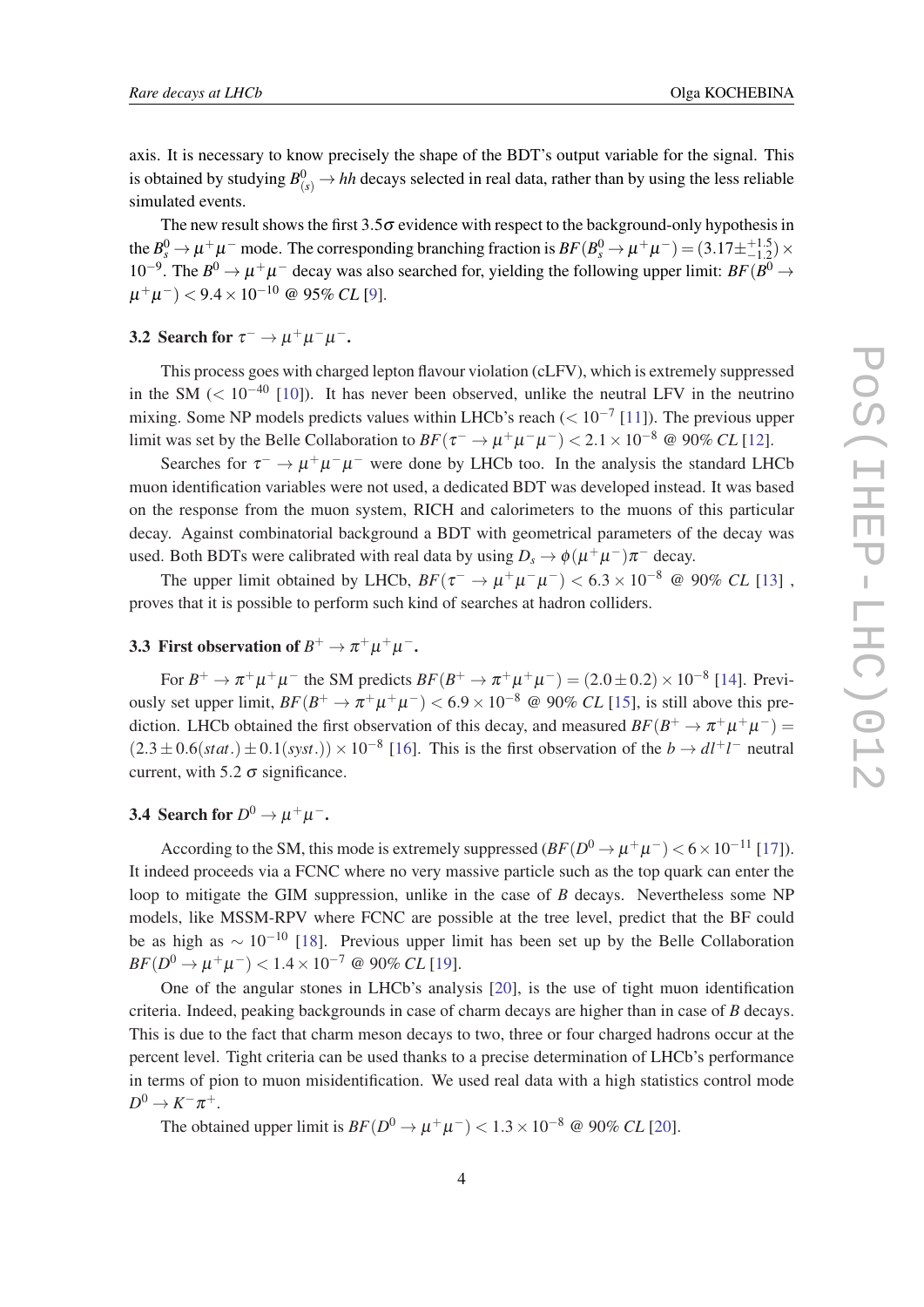

Figure 1: Lepton forward-backward asymmetry, *AFB*, and fraction of longitudinal polarization of the *K* 0∗ ,  $F_L$ , as functions of dimuon mass  $q^2 = m^2(\mu\mu)$ . The SM expectation, results of previous experiments are included for reference. Figure is taken from [[25\]](#page-7-0).

## 3.5 Search for  $K_s \to \mu^+ \mu^-$ .

Even if the  $K_L \to \mu^+\mu^-$  decay is measured, the  $K_s \to \mu^+\mu^-$  is highly suppressed due to short-distance domination, while in *K<sup>L</sup>* decay long-distance effects prevail. The SM predicts  $BF(K_s \to \mu^+\mu^-) = (5.0 \pm 1.5) \times 10^{-12}$  [[21\]](#page-7-0). The most recent upper limit,  $BF(K_s \to \mu^+\mu^-)$  < 3.2×10−<sup>7</sup> @ 90% *CL* [\[22\]](#page-7-0), dates back to 1973.

New upper limit is  $BF(K_s \to \mu^+ \mu^-) < 9 \times 10^{-9}$  @ 90% *CL* [[23](#page-7-0)].

#### 4. Analysis of the angular distributions, CP and Isospin asymmetries.

Angular distributions and asymmetries are observables with small hadronic uncertainties. They can provide a very clean probe of physics beyond the SM.

## 4.1 Angular analysis of  $B^0\to K^{0*}\mu^+\mu^-$ .

With four particles in the final states, the full description of the  $B^0 \to K^{0*} \mu^+ \mu^-$  decay involve the invariant mass squared of the dimuon system,  $q^2$ , as well as three angles [\[24](#page-7-0)]. The observables that govern the shape of the angular distributions, such as the forward-backward asymmetry  $A_{FB}$ , depend strongly on the underlying physics. In particular, the presence of right handed currents could make them deviate from the SM predictions. This, and the fact that they can be predicted with a good control over theoretical uncertainties makes them excellent probes for NP.

The LHCb analysis [\[25](#page-7-0)] gives the last measurements of these observables. For that purpose, the angular distributions are fitted in six regions of  $q^2$ . The fit accounts for the signal acceptance as a function of the angles. The determination of this acceptance is one of the main ingredients of this measurement. It uses the MC simulation, which has been corrected based on real data to produce a reliable result. Figure 1 shows two of the observables  $(A_{FB}$  and  $F_L$ ), together with the SM predictions and the previous measurement performed by CDF [[26](#page-7-0)], BELLE [[27\]](#page-7-0) and Babar [[28\]](#page-7-0). No deviation from the SM predictions is observed.

Of particular interest is  $q_0^2$ , the zero crossing point of  $A_{FB}$  as a function of  $q^2$  (i.e.  $A_{FB}(q_0^2)$ ) 0). It is very sensitive to NP, and can be predicted with a small theoretical uncertainty. In the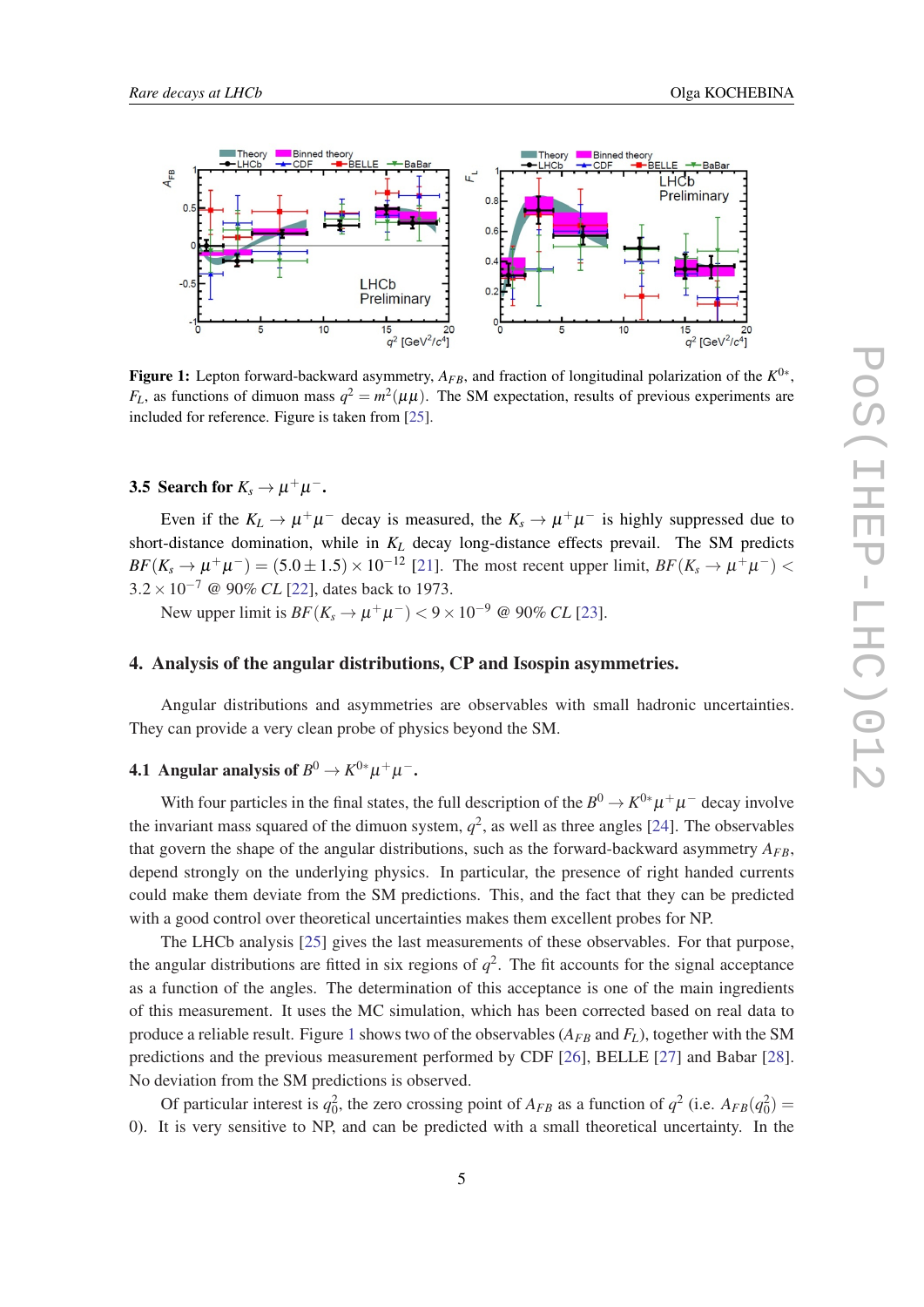

**Figure 2:** Isospin asymmetries as measured by LHCb [\[25](#page-7-0)]. The asymmetry comparing the  $B^0 \to K^{0*} \mu^+ \mu^$ and  $B^{\pm} \to K^{*\pm} \mu^+ \mu^-$  modes is shown on the left. That comparing the  $B^0 \to K^0 \mu^+ \mu^-$  and  $B^{\pm} \to K^{\pm} \mu^+ \mu^$ modes is shown on the right.

SM:  $4.0 < q_0^2 < 4.3 GeV^2/c^4$  (see for example [[29\]](#page-7-0)). LHCb measured it for the first time:  $q_0^2 =$  $(4.3^{+1.1}_{-1.3})$  GeV<sup>2</sup>/ $c^4$ [[25\]](#page-7-0). This is which is consistent with the SM predictions.

## 4.2 Measurement of the CP asymmetry in  $B^0\to K^{0*}\mu^+\mu^-$  decays.

In the SM, CP asymmetry( $\mathcal{A}_{CP}$ ) in the  $B^0 \to K^{0*} \mu^+ \mu^-$  is expected to be  $\sim 10^{-3}$  [[24\]](#page-7-0), but in some NP models  $\mathcal{A}_{CP}$  could be enhanced up to  $\pm 0.15$  [\[30](#page-7-0)]. Previous measurements have shown no sizeable CP asymmetry in these decays and are dominated by their statistical uncertainty:  $\mathcal{A}_{CP}(B^0 \to K^{0*}l^+l^-) = -0.10 \pm 0.10(stat.) \pm 0.01(syst.)$  [\[31](#page-7-0)] and  $\mathcal{A}_{CP}(B^0 \to K^{0*}l^+l^-) =$  $0.03 \pm 0.13(stat.) \pm 0.01(syst.)$  [\[32](#page-7-0)].

With almost 100 times more statistics, LHCb improved this measurement, but found no evidence of CP violation:  $\mathcal{A}_{CP}(B^0 \to K^{0*} \mu^+ \mu^-) = -0.072 \pm 0.040(stat.) \pm 0.005(syst.)$  [\[33\]](#page-7-0).

## 4.3 Measurement of the isospin asymmetry in  $B \to K^{(*)} \mu^+ \mu^-$  decays.

The CP averaged isospin asymmetry is defined as

$$
\mathscr{A}_I = \frac{BF(B^0 \to K^{(*)0} \mu^+ \mu^-) - \frac{\tau_0}{\tau_+} BF(B^\pm \to K^{(*)\pm} \mu^+ \mu^-)}{BF(B^0 \to K^{(*)0} \mu^+ \mu^-) + \frac{\tau_0}{\tau_+} BF(B^\pm \to K^{(*)\pm} \mu^+ \mu^-)},
$$

where  $\tau_0/\tau_+$  is the ratio of the  $B^0$  to  $B^+$  lifetimes.

In the SM the isospin asymmetry in  $B \to K^* \mu^+ \mu^-$  is predicted to be  $\sim 1\%$  at high  $q^2$ , while it could reach  $\sim$  ⊘(10%) when  $q^2$  → 0 [[34](#page-7-0)]. NP models where  $d/u$ -quarks are not spectators predict  $\mathscr{A}_I \neq 0$ . Previous measurements have not shown any deviation from the SM [\[35](#page-7-0)].

The most recent measurement by LHCb (Figure 2) is also consistent with the SM. In the case of  $B^0 \to K^0 \mu^+ \mu^-$  -  $B^{\pm} \to K^{\pm} \mu^+ \mu^-$ , where no precise theoretical predictions are available, a deviation seems to appear. Integrated over the whole dimuon spectrum, it adds up to a 4.4  $\sigma$ significance (Figure 2) [\[36](#page-7-0)]. New theoretical predictions are needed to interpret this results.

6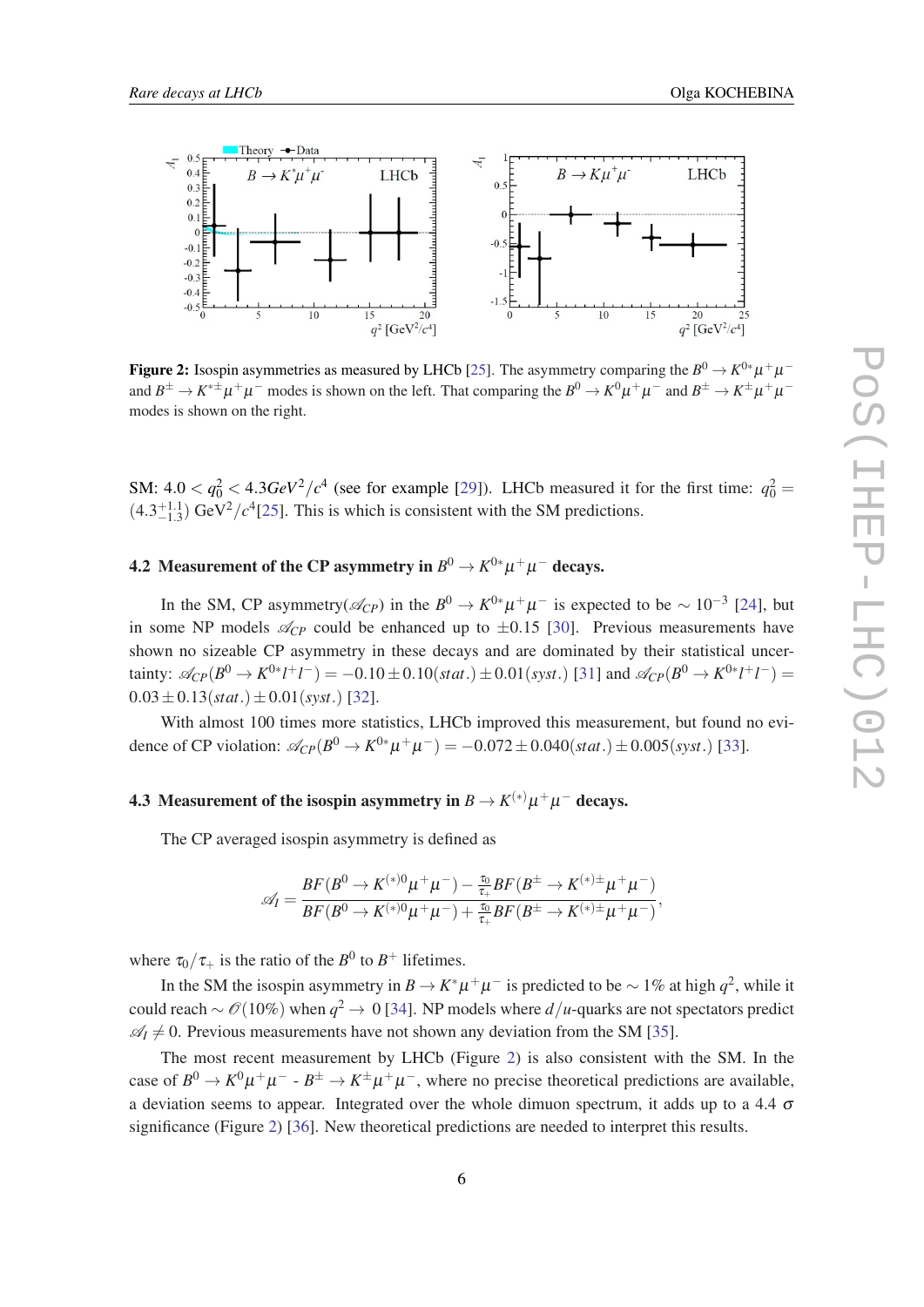#### <span id="page-6-0"></span>5. Conclusions.

Rare decays are valuable probes of physics beyond the Standard Model. Their searches are an important part of LHCb's physics program. Branching fractions, CP, isospin and forward backward asymmetries and other angular observables were studied in *B*, *D*, *K* and  $\tau$  very rare decays. The presented results are based on 1.0 fb<sup>-1</sup> of data collected in 2011. They are consistent with SM expectations, with the possible exception of the isospin asymmetry in the  $B \to K\mu^+\mu^-$ . Updated results using the data collected in 2012 at  $\sqrt{s} = 8$  TeV should be available in the coming months.

#### References

- [1] A. A. Alves Jr. et al. (LHCb collaboration), *The LHCb detector at the LHC*, *JINST* 3 (2008) S08005.
- [2] R. Aaij et al. (LHCb collaboration), *The LHCb trigger and its performance in 2011*, *JINST* 8 (2013) 04022, [hep-ex/12113055].
- [3] B. P. Roe et al., *Boosted decision trees as an alternative to artificial neural networks for particle identification*, *Nucl. Instrum. Meth. A* 543 (2005) 577 [physics/0408124].
- [4] A. L. Read, *Presentation of search results: The CL(s) technique*, *J. Phys. G* 28 (2002) 2693.
- [5] R. Aaij et al. (LHCb collaboration), *Measurement of*  $\sigma(pp \to b\bar{b}X)$  *at*  $\sqrt{s} = 7$  *TeV in the forward region*, *Phys. Lett. B* 694 (2010) 209 [hep-ex/10092731]. R. Aaij et al. (LHCb collaboration), *Prompt charm production in pp collisions at*  $\sqrt{s} = 7$  *TeV*, *LHCb-CONF-2010-013*.
- [6] A. J. Buras et al., *Higgs mediated FCNCs, Natural Flavour Conservation vs. Minimal Flavour Violation*, *JHEP* 1010 (2010) 009 [hep-ph/10055310].
- [7] K. de Bruyn et al., *Branching Ratio Measurements of B<sup>s</sup> Decays*, *Phys. Rev. D* 86 (2012) 014027 [hep-ph/12041735].
- [8] ATLAS, CMS and LHCb Collaborations, *Search for the rare decays*  $B^0_{(s)} \to \mu^+ \mu^-$  *at the LHC with the ATLAS, CMS and LHCb experiment*, *CERN-LHCb-CONF-2012-017*.
- [9] R. Aaij et al. (LHCb collaboration), *First evidence for the decay*  $B_s \to \mu^+\mu^-$ , *Phys. Rev. Lett.* 110 (2013) 021801 [hep-ex/12112674].
- [10] W. J. Marciano, T. Mori, J. M. Roney, *Charged lepton flavour violation experiments*, *Ann. Rev. Nucl. Part. Sci.* 58 (2008) 315.
- [11] M. Blanke et al., *FCNC Processes in the Littlest Higgs Model with T-Parity: an Update*, *Acta Phys. Pol B* 41 (2010) 657 [hep-ph/09065454].
- [12] K. Hayasaka et al. (Belle collaboration), *Search for Lepton Flavor Violating Tau Decays into Three Leptons with 719 Million Produced Tau+Tau- Pairs*, *Phys. Lett. B* 687 (2010) 139 [hep-ex/10013221].
- [13] R. Aaij et al. (LHCb collaboration), *Search for the lepton flavour violating decay*  $\tau^- \to \mu^+ \mu^- \mu^-$ , *LHCb-CONF-2012-015*.
- [14] J.-J. Wang et al., *The rare decays*  $B_u^+ \to \pi^+ \ell^+ \ell^-$ ,  $\rho^+ \ell^+ \ell^-$  and  $B_d^0 \to \ell^+ \ell^-$  in the R-parity violating *supersymmetry*, *Phys.Rev.D* 77 (2008) 014017 [hep-ph/07110321].
- [15] J.-T. Wei et al. (Belle collaboration), *Search for B*  $\rightarrow \pi \ell^+ \ell^-$  *Decays at Belle*, *Phys.Rev.D* 78 (2008) 011101[hep-ex/08043656].